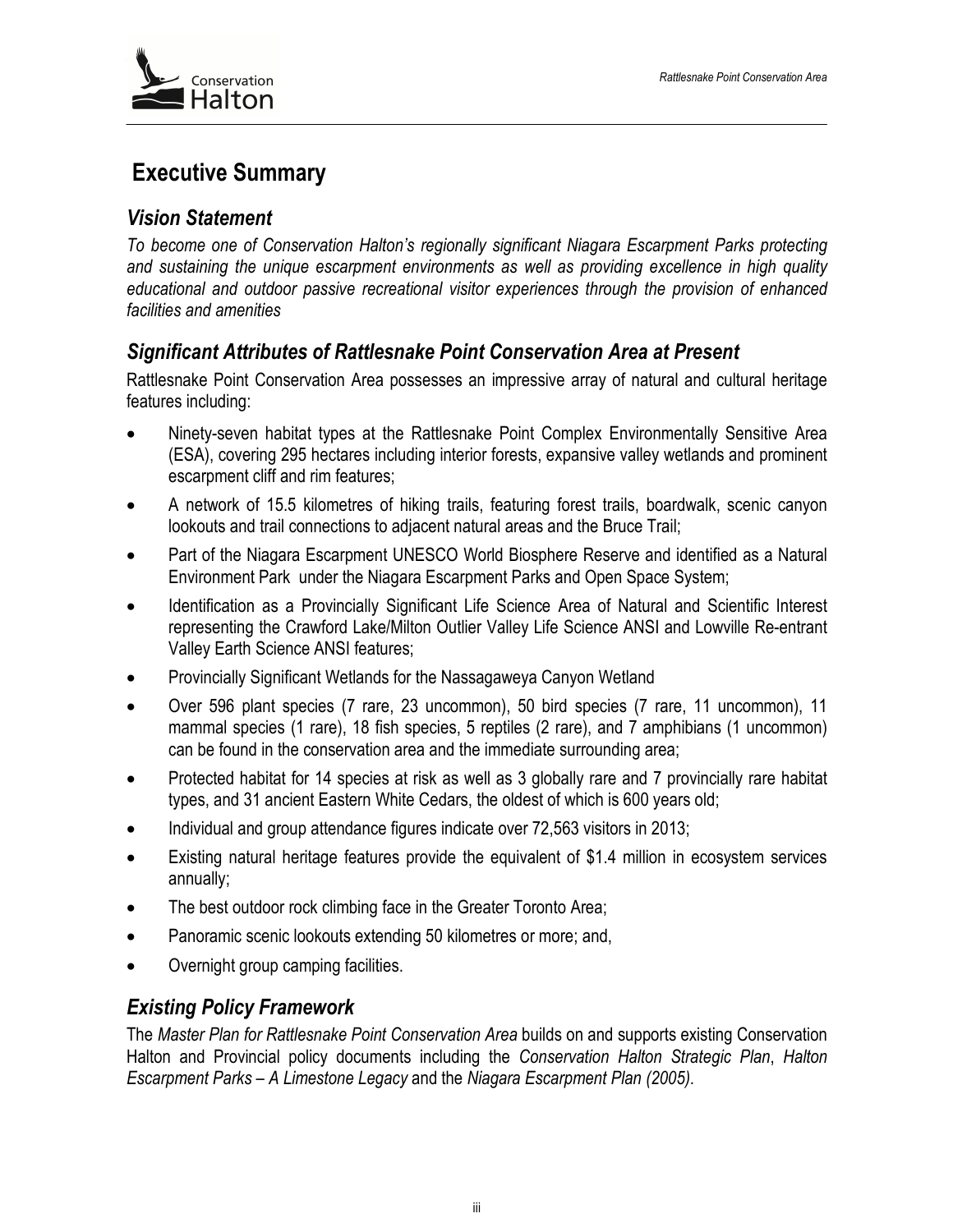

The *Conservation Halton Strategic Plan, towards a Healthy Watershed (2009-2013)* identifies a series of primary mandated programs that are an integral part of the *Master Plan for Rattlesnake Point Conservation* Area including environmental protection, water resources management, forest resources management, and lifelong education and recreation.

The *Limestone Legacy* document outlines a draft strategy to protect and enhance Halton's system of Escarpment conservation areas through a unique partnership between Halton Region and Conservation Halton.

Within the provincial *Niagara Escarpment Plan (2005)*, Rattlesnake Point Conservation Area is recognized as a key component of the Niagara Escarpment Parks and Open Space System and is designated as a Natural Environment Park that permits activities including high quality, low to moderate intensity recreation such as hiking, rock climbing and nature viewing to picnic sites and un-serviced group campsites.

## *Summary of Significant Issues and Challenges*

*Financial Constraints*: Over the past 20 years, with changes in government and priorities, Conservation Halton's funding for park development and enhancement has almost disappeared. The result is that Conservation Halton has been primarily using conservation area revenues to offset operating expenses with limited funds for basic capital maintenance work, new facilities or tools to monitor environmental impact. Currently there is no real base-level capital-funding source. This limited funding has resulted in the deterioration of natural heritage features, facilities and amenities as well as the quality of the visitor experience. Limited funding threatens Conservation Halton's ability to continue to protect and maintain, let alone improve or enhance the conservation area

Rattlesnake Point Conservation Area, as with the other Conservation Halton parks, suffers due to the impacts of severely limited tax supported funding. Funding models in many other Conservation Authorities in Southern Ontario include regional, municipal and/or provincial tax levy support. Additionally, development charges, permit fees and other associated development fees are charged against Conservation Halton for park capital development projects. Other park agencies in the region are normally exempt from these fees and charges.

*Growth in Visitation*: Over the last five years, Conservation Halton parks have experienced a 9.4 per cent annual increase in visitation, while the regional population has grown at a rate of 4.5 per cent over the same period. This growth trend is projected to continue, if not accelerate over the next ten years. This growth represents regional resident's positive attitude towards participation and interest in healthylifestyle pursuits in conservation, but also represents a threat to the sensitive natural ecology of the site unless properly managed and serviced with the appropriate facilities.

*Natural Heritage Protection*: Rattlesnake Point Conservation Area's unique and diverse natural heritage features are generally well protected and secure but some deterioration was identified at certain heavily used locations along the trails and lookout areas. This plan highlights the need for stronger monitoring and protection measures, especially in light of the growing population and visitation projections.

*Cultural Heritage Protection:* There is one registered archaeological site of low cultural value within the Rattlesnake Point Conservation Area.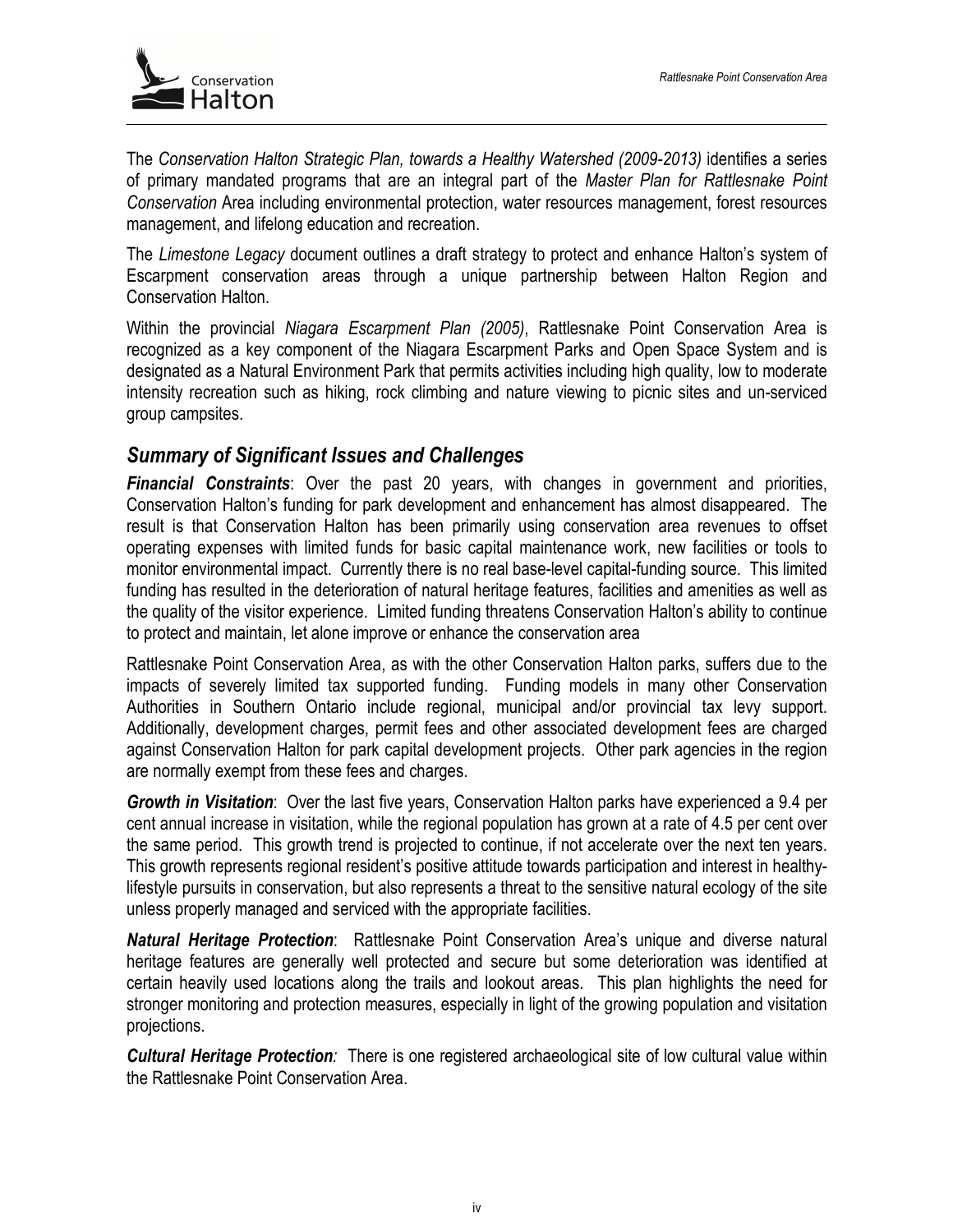

**Visitor Experience:** While the natural features of the Rattlesnake Point Conservation Area are spectacular and definitely place it among Ontario's premier natural park destinations for visitors, the present built amenities, facilities and infrastructure are somewhat lacking and subsequently counterproductive to the experience and messaging intended; this is due to chronic underfunding

*Education and Programming*: The educational programming at Rattlesnake Point Conservation Area is a limited component. Given its unique scenic viewing opportunities, rock climbing activities and related recreational trails, there is definite potential to enhance this aspect of the programming.

#### *Recommended Policies*

This master plan has been developed to support Rattlesnake Point Conservation Area as a significant regional destination for local visitors and tourists:

- Ensures protection and enhancement of the natural heritage and cultural spaces of the site;
- Promotes environmental values, excellence in education, healthy lifestyles and outdoor recreation;
- Prescribes a workable visitor impact management strategy(VIM) that addresses the expected increased visitation and any accompanying potential impacts;
- Specifies development requirements and standards that meet the appropriate level of design excellence in high quality educational, interpretive and recreational facilities, programs and amenities; and,
- Outlines a realistic financial management strategy that defines funding and revenue generation requirements, potential partnerships, management and operational costs and that aims at ensuring long-term viability.

## *Highlights of the Development Proposal*

The proposed master plan identifies a range of new facilities to provide enhanced natural heritage protection, visitor experience, amenities, educational and interpretive opportunities and recreational conveniences. Financial and environmental sustainability are defining, and in some cases limiting factors in the proposed list of master plan recommendations. Some of the proposed development may be exempted from requiring a Niagara Escarpment Development Permit in accordance with section 5.41 of Ontario Regulation 828/90. The main elements of the master plan are summarized as follows:

- Improve trail systems, lookout points and rock climbing areas to ensure protection and enhancement of the natural heritage features.
- Remove five campsites in upper area, designating the entire upper area as day use.
- Expanded existing lower campsite area to include five new sites and a 10 car parking lot.
- Fence around wood storage area to create maintenance compound.
- A system of entrance, directional, interpretive and other signage that is consistently branded across all Conservation Halton conservation areas and standardized to meet accessibility, readability, risk management and marketing objectives.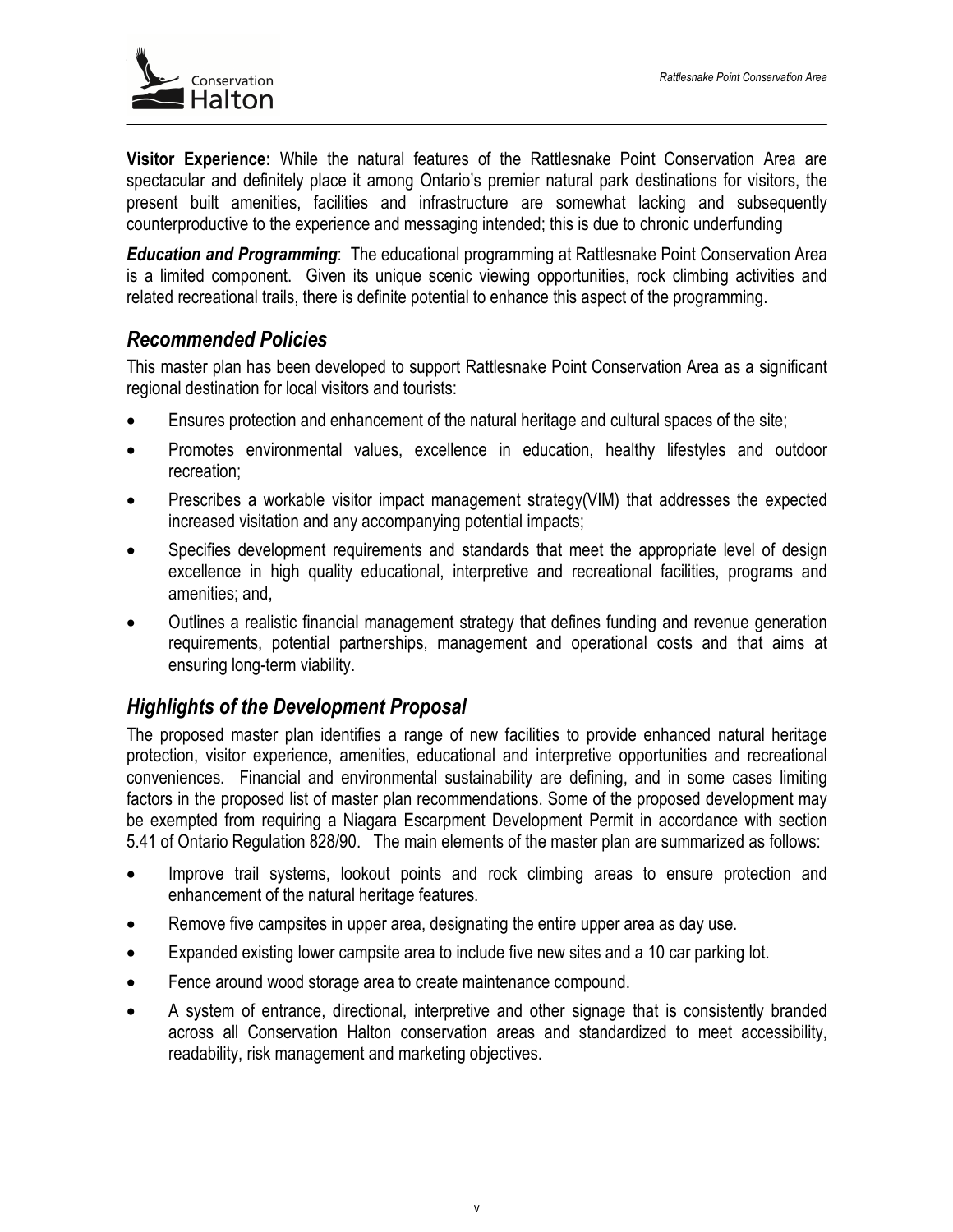

- A well-designed system of small-scale roads and parking areas that promotes a positive sense of arrival as well as safety and security for visitors, tastefully designed to harmonize with the natural setting of the park.
- An automatic gated entrance
- An additional picnic shelter in the lower park area.
- Site technology upgrades relative to telephone and video surveillance (future).
- Renovate existing gatehouse
- Additional site furnishings such as bike racks, garbage receptacles, benches and picnic tables.
- Accessibility upgrades for all buildings and pathways to meet the Accessibility for Ontarians for Disabilities (AODA) built environment standards.
- Site service upgrades including potable water, electrical service and wastewater treatment utilizing sustainable technologies that demonstrate the environmental values associated with the site.
- Consider acquisition of additional lands for future expansion of the administrative facilities, recreational programming sites and natural heritage features and requirements.

# *Overall Capital Development Costs*

Overall capital development cost for the build out of the proposed master plan for the Rattlesnake Point Conservation Area amounts to approximately **\$6.1 million** over a ten-year period. A generalized breakdown of this amount is summarized below.

| Signage and directional                         | 95,000<br>\$  |
|-------------------------------------------------|---------------|
| Roads and parking                               | \$1,656,500   |
| Picnic and site furnishings                     | 165,000<br>\$ |
| Site upgrades/infrastructure                    | 225,000<br>\$ |
| Trails                                          | 344,500<br>\$ |
| Restoration of natural features                 | \$2,070,000   |
| Visitors Impact Management Plan (\$15,000 /yr.) | 150,000<br>\$ |
| Subtotal                                        | \$4,706,000   |
| Soft costs, fees, contingency (30%)             | \$1,411,800   |
| <b>Total</b>                                    | \$6, 117,800  |

## *Overview of Financial Parameters*

The key financial and related parameters of the development plan for Rattlesnake Point Conservation Area are as follows:

- The cost of the development plan for Rattlesnake Point Conservation Area over the 10-year development timeframe is approximately \$6.1 million (measured in terms of 2010 dollars) and a stable base-level capital-funding source must be established to facilitate plan implementation.
- Attendance at the conservation area is expected to grow significantly to just over 111,000 by the year 2020.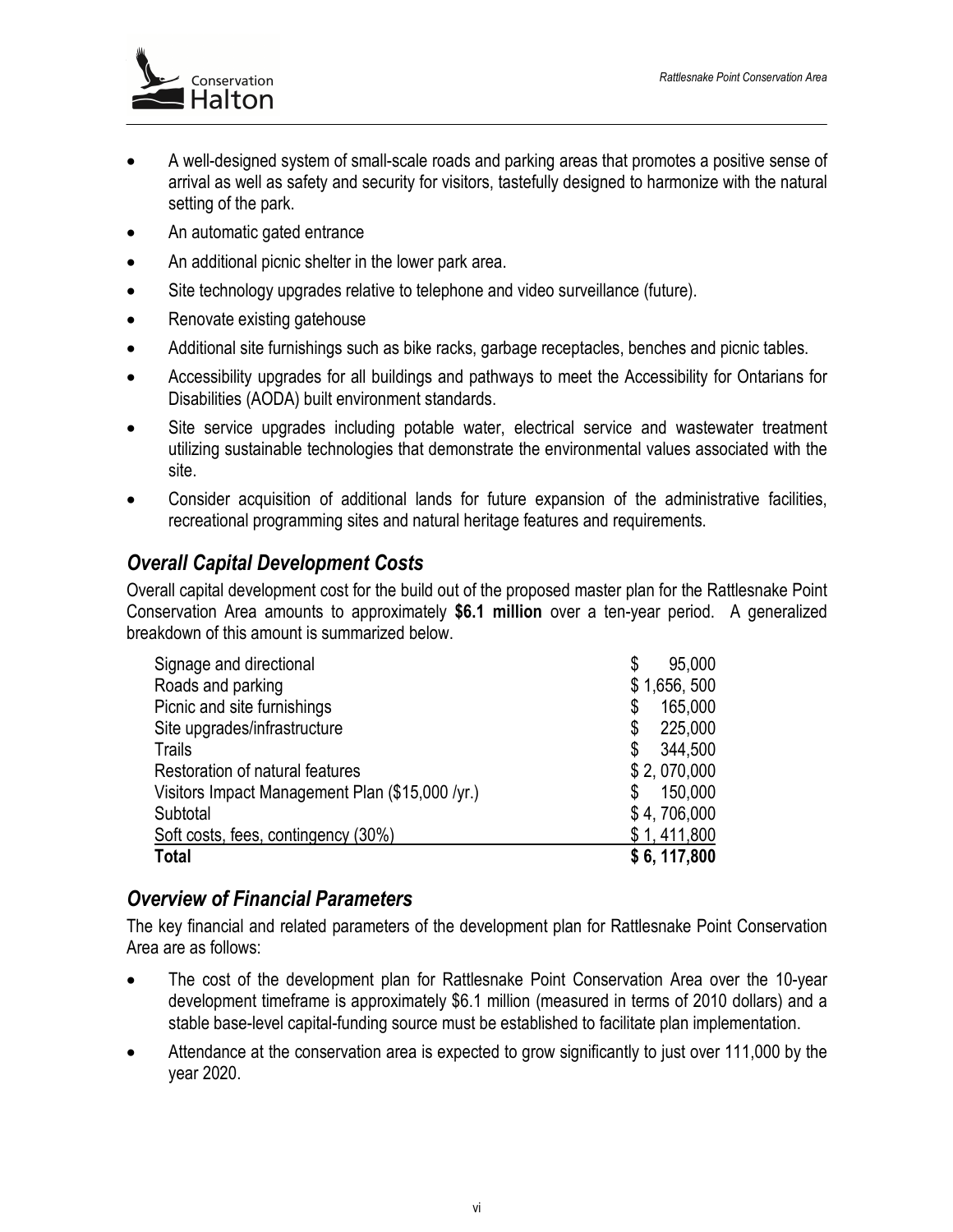

- While more visitors will generate increased revenues, the analysis demonstrates that this by itself will not be sufficient to offset the higher costs of operation; however, despite increased operating costs, Rattlesnake Point Conservation Area can operate on a break even basis, or even generate a small surplus, through a variety of strategies.
- To provide the enhanced level of customer services and environmental protection called for in this master plan, and not incur an operating deficit, a pricing study must be undertaken to determine how to increase net revenues or identify means to subsidize operating costs.

## *Putting it in Context – Conservation Halton's Contributions to Society and the Environment*

Conservation Halton creates significant direct economic benefit in the community. The operations of the Conservation Halton plus the expenditures of visitors, who come to the region to utilize the programs and services offered, create nearly \$12 million of additional gross domestic product (GDP) in Halton Region alone. This is associated with 274 jobs in the Region, \$8.4 million in wages and salaries and \$5.7 million in additional taxes paid. If this were a single business or industry, it would be recognized as a significant component of the economic base of the Region. Beyond Halton Region itself, there are further economic benefits accruing across the Province of Ontario. Clearly, Conservation Halton is a significant presence providing economic benefit to the community.

Beyond these positive economic impacts, Conservation Halton provides a valuable service to the community in terms of 'ecosystem services' – the impact of the forest and wetlands maintained by the Conservation Halton in terms of filtering and cleaning water and air. Ecosystem valuation quantifies the cost of providing these services commercially as opposed to having conservation authority lands provide these benefits 'for free'. The estimated savings to society from these services provided by Conservation Halton's holdings are nearly \$16 million annually.

Conservation Halton parks provide a growing population with access to abundant, natural green space for leisure and recreation. More specifically, these spaces offer opportunities for recreation that promotes healthy living through physical activity and exercise. By keeping costs low, Conservation Halton conservation areas strive to offer accessibility to all residents while supporting culturally and socioeconomically diverse communities. In addition to local residents, as significant regional destinations, the conservation areas also attract tourists to the area. Conservation Halton adds to the quality of life, which is an economic asset. The availability of Conservation Halton spaces, programs and services adds considerably to the perceived quality of life in Halton Region. This in turn can be extremely valuable in attracting the highly mobile 'creative class,' those individuals most likely to create businesses, invest in the community and bring new ideas and energies into the region. Thus, indirectly, Conservation Halton operations add to the attractiveness of the region overall as a place to live and work.

## *Financial Sustainability Strategy*

The master planning process has made it abundantly clear that:

• While the prime focus of the Conservation Halton parks has been and will continue to be protection and enhancement of the natural heritage resources, it is also imperative that there be consideration for the social and economic components of the sustainability model;